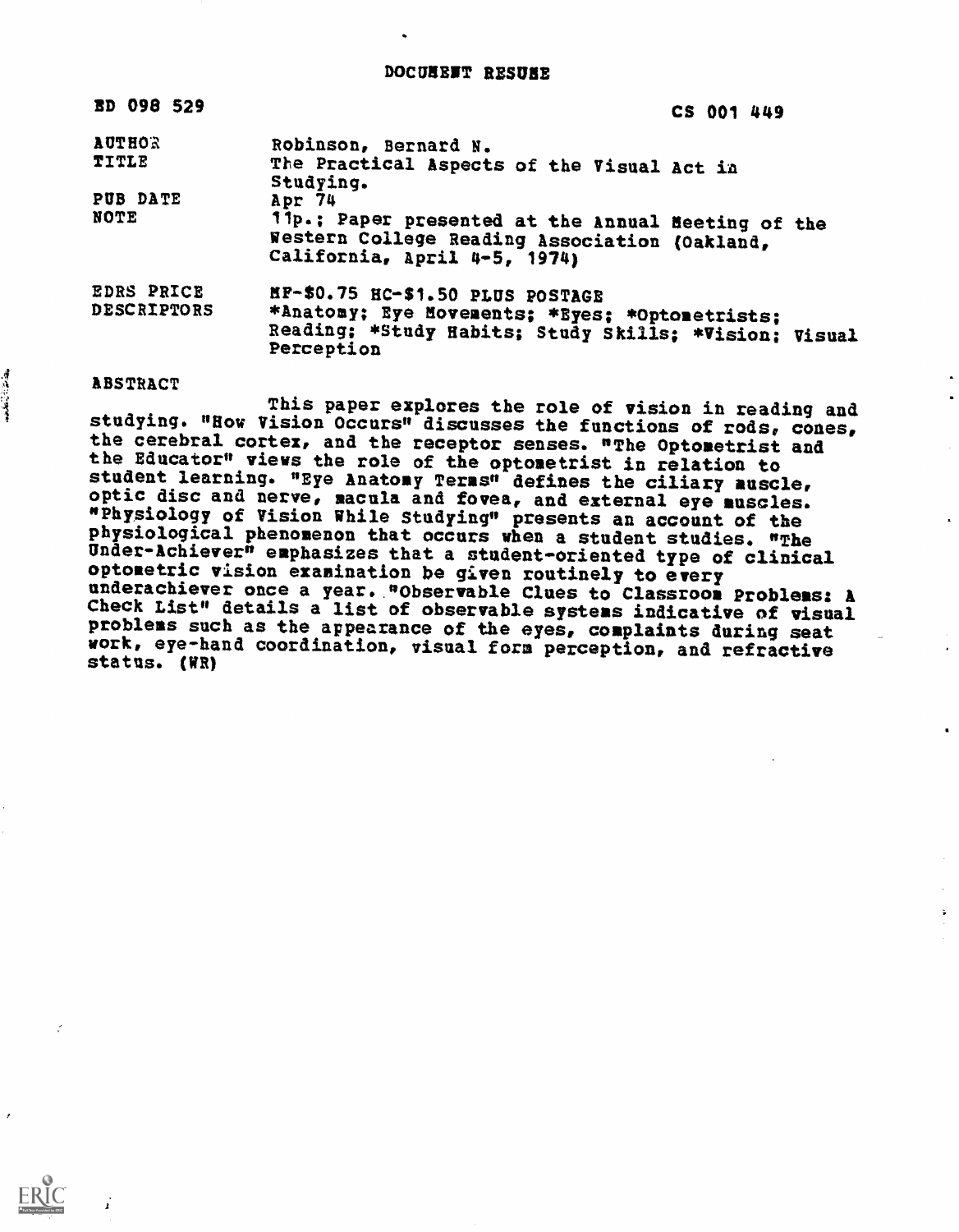US DEPARTMENT OF HEALTH.<br>
EDUCATION A WELFARE<br>
NATIONAL INSTITUTE OF<br>
EDUCATION<br>
THIS DOCUMENT HAS BEEN REPRO<br>
DUCED FROM THE PERSON AS RECEIVED FROM

THE PERSON OR ORGANIZATION ORIGIN<br>ATING IT POINTS OF VIEW OR OPINIONS<br>STATED DO NOT NECESSIONS STATED DO NOT NECESSARILY REPRE<br>SENT OFFICIAL NATIONAL INSTITUTE OF<br>EDUCATION POSITION OR POLICY

BEST COPY AVAILABLE

THE PRACTICAL ASPECTS OF

THE VISUAL ACT IN STUDYING

By: Bernard N. Robinson, M.A., O.D.  $2^{n+1}$  . Torr nce  $\text{B1vd.}$ nce, Grid

"PERMISSION TO REPRODUCE THIS coRv RIGHTED MATERIAL HAS BEEN GRANTED By

Bernard N.<br>Robinson

**ROBINSON**<br>TO ERIC AND ORGANIZATIONS OPERATING UNDER AGREEMENTS WITH THE NATIONAL IN:<br>STITUTE OF EDUCATION FURTHER REPRO RUCTION OUTSIDE THE ERIC SYSTEM RE-MAPES PERMISSION OF THE COPYRIGHT OWNER

 $\ddot{\cdot}$ 

I

 $\epsilon$  $\lambda$  :  $\lambda$  :  $\lambda$ 

 $500444$ 

ERIC

 $\bullet$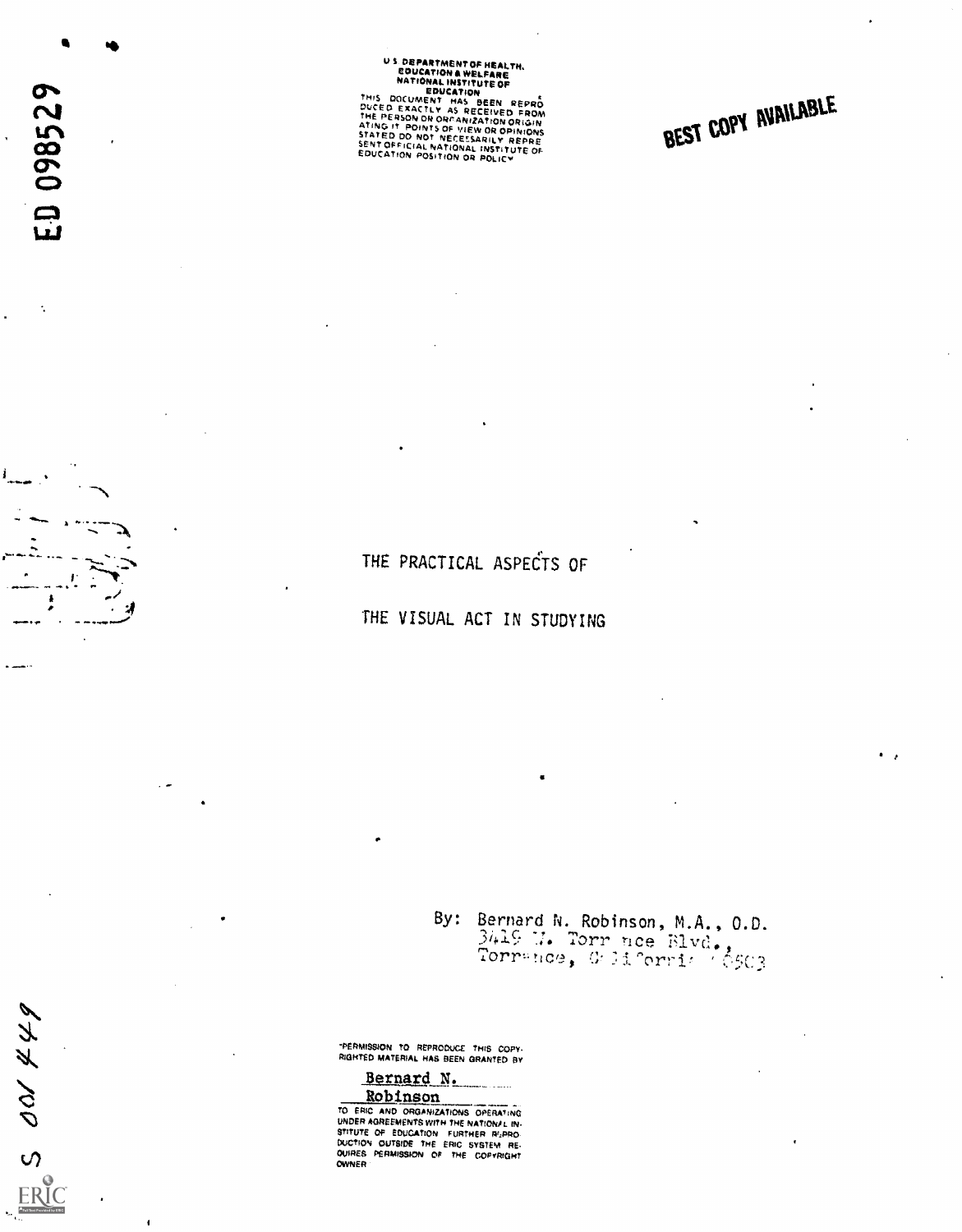# BEST COPY AVAILABLE

Sight 's our most dominant sense. If it is not the dominant sense or the leader of the other senses, a reading problem is often the result. We live primarily in a visual world.

#### Now Vision Occurs

The receptors of the eye are in the retina and are called rods and cones. The cones are for day vision, color and fine detail. The rods are for night vision and gross side objects and movement. The cones predominate centrally and the rods peripherally. The retina covers the interior back surface of the back part of the eyeball.

The rods and cones turn light energy (as from print of a book) into nerve excitation. These nerve impulses are carried to the highest part of the brain, the cerebral cortex, by the two optic nerves. These visual sensations are received by areas called 17 and 18 in the occipital lobes of the cortex which is at the back end of the head.

Perception of vision occurs when the visual cerebral sensations are integrated with the sensations of the other cerebral sensory receptors of the body.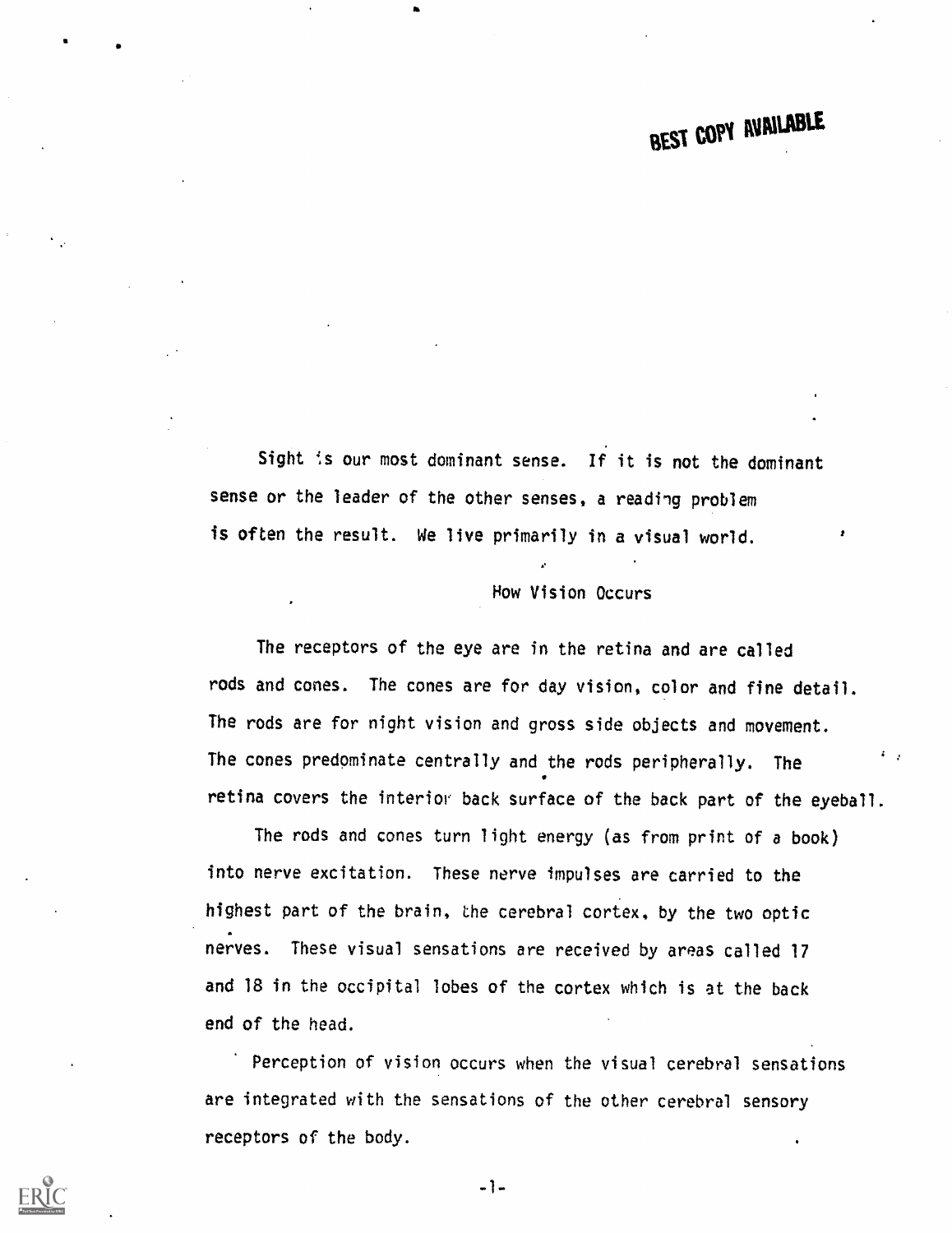### BEST COPY AVAILABLE

This integration occurs by way of association nerve fibers in the brain and brain-stem. The receptor senses that are most important for this integration are visual, hearing, tactual and propriocetive. The speech centers of the brain and feed-back sensations from motor activity also become involved. This total involvement of all the senses, with vision dominating, might be called the concepualization of perception. The result is intelligence.

The Optometrist and the Educator.

Professionally, many areas of common interest motivate both the educator and the Optometrist. Within recent years a new ground of common concern has emerged. This is the area of the Psychophysiological aspects of vision as they affect learning and reading. (2)

The traditional optometrist, accustomed to the milieu of a professional office, has had to orient himself to the wider area of helping students to read more clearly, efficiently, comfortably, and to better understand what they read.

In addition to concentrating on typical vision problems, the optometrist has broadened his field of service to include the problems of the retarded child, the poor achiever, and the slow reader.

#### Eye Anatomy Terms

Ciliary muscle. The ciliary muscle is also known as the muscle of accommodation. The ciliary muscle, by it's own natural tonus, has a pulling effect on the ligaments holding the lens. When the eyes are turned inward (converged) by the external muscles of the eyeball (as in reading print in a book), the ciliary nuscle atuomatically

 $-2 -$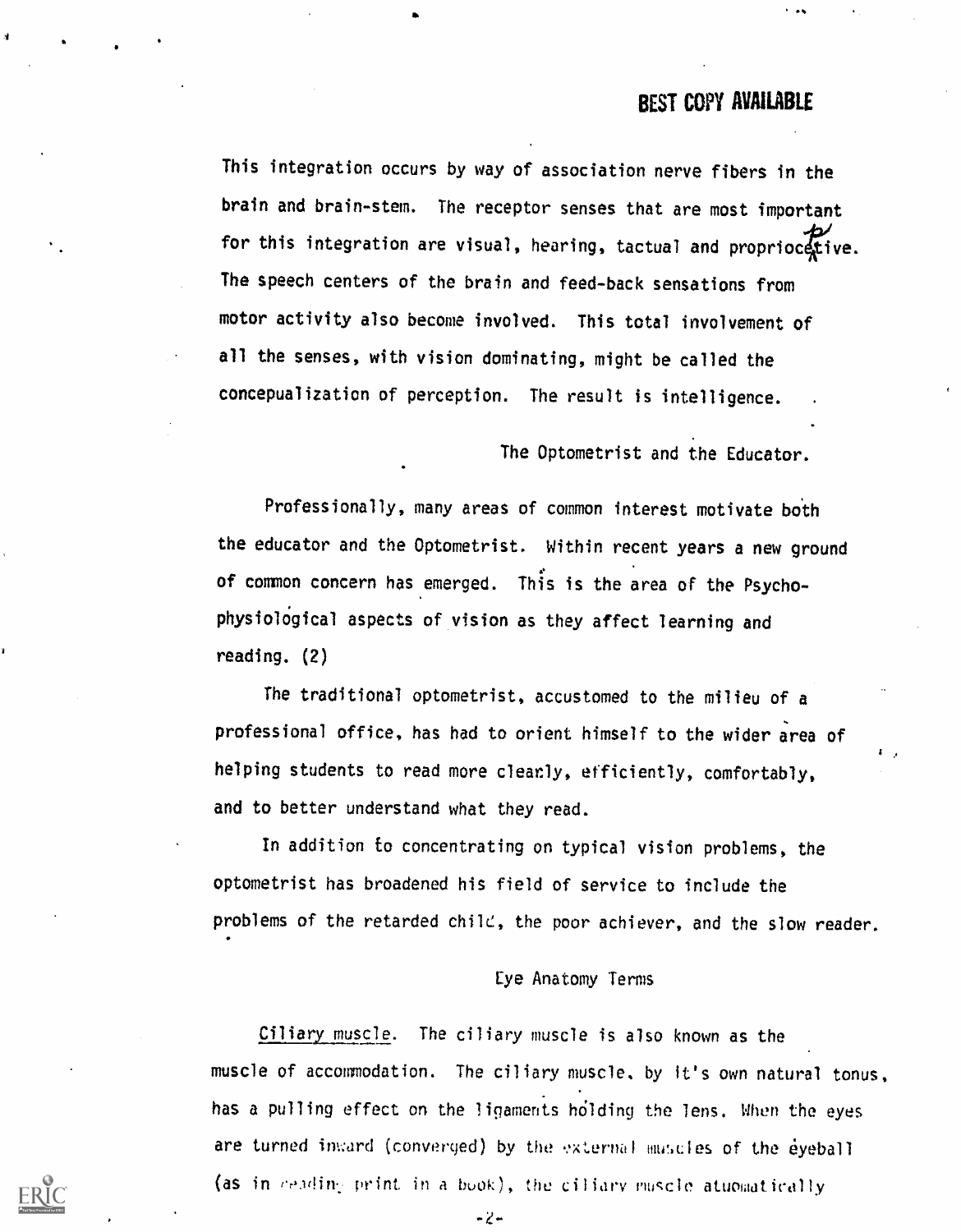pushes forward and releases the tautness of the suspensory ligaments from the lens.

The lens then, by it's own elasticity, becomes wider in it's fluid-like center. This results in a lens with greater magnifying power. The lens thus bends the light from the print of a book to a sharpened print on the fovea of the retina at the back of the eye. This act is called accomodation.

Optic disc and nerve. The optic nerve connect. The light receptor, or retina, with the brain. It consists of many nerves bound together by three sheaths which are continuous with sheaths of the brain. The optic disc is the area where the optic nerves exit from the eye. This area leaves an oval blind spot in the field of vision in each eye which is filled-in by the opposite eye.

Macula and fovea. The macula is at the back of the eye near the center point of the retina. It is the size of a dime. The macula is for our general vision such as driving, looking at a classroom or viewing television. This is where the cone cells predominate. The fovea centralis is the center of the macula and is rod free. It is as small as the end of an eraser of a standard pencil. This is the only place in the eye where clear fine vision can occur such as is required to see the print of a book.

The small area around the macula is called the nerimacular area. The target, that each eye is looking at, must be placed within the perimacular area of each eye before binocular vision and fusion of the two visual fields can occur. If this does not happen, an individual will see double or suppress one image. This can result in one eye not seeing the target clearly.

-3-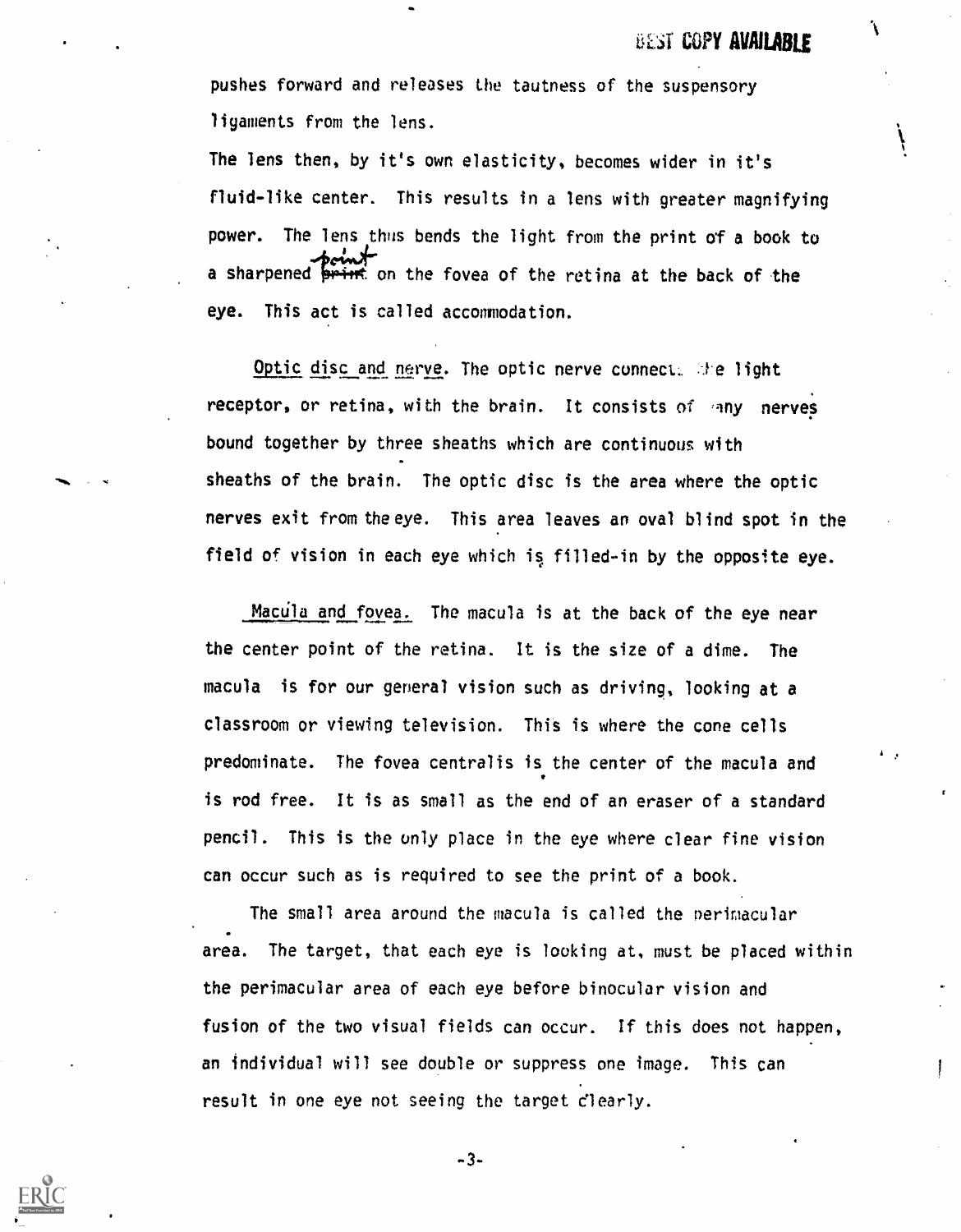$\sim$  as

If this occurs in an eye of a young child, while the vision cells are developing, the blurriness can result in uncorrectable subnormal vision. This is called Amblyopia. Intermittent suppression can be a cause for confusion while reading, and could result in poor school achievement.

External eye muscles. There are three pairs of outer eye muscles for each eye. These control the movements of the eyes.' They help each eye to line up correctly so that the object being looked at is on a straight line from object to fovea centralis at the back of the eye.

## Physiology of Vision While Studying

The following is an account of the physiological phenomenon that occurs when a student studies. An amount equivalent to about fifteen units of nerve energy is needed to make the outer or external eye muscles converge the eyeballs inward and see the word singly. Two and one-half units of nerve energy are needed to make the internal ciliary muscles of each eye focus the lens so that the lens accommodates on a word at 16 inches and the student sees the word clearly. These two functions must occur together and reflexly as one mechanism. This is the visual act that occurs while studying. The optometrist measures this binocular accommodativeponvergence ratio clinically. If the convergence is found deficient then the student is using too much energy to keep the word from becoming double while studying. This kind of visual dysfunction is called convergence fatigue. The student will feel headachy or

 $-4-$ 

 $\overline{1}$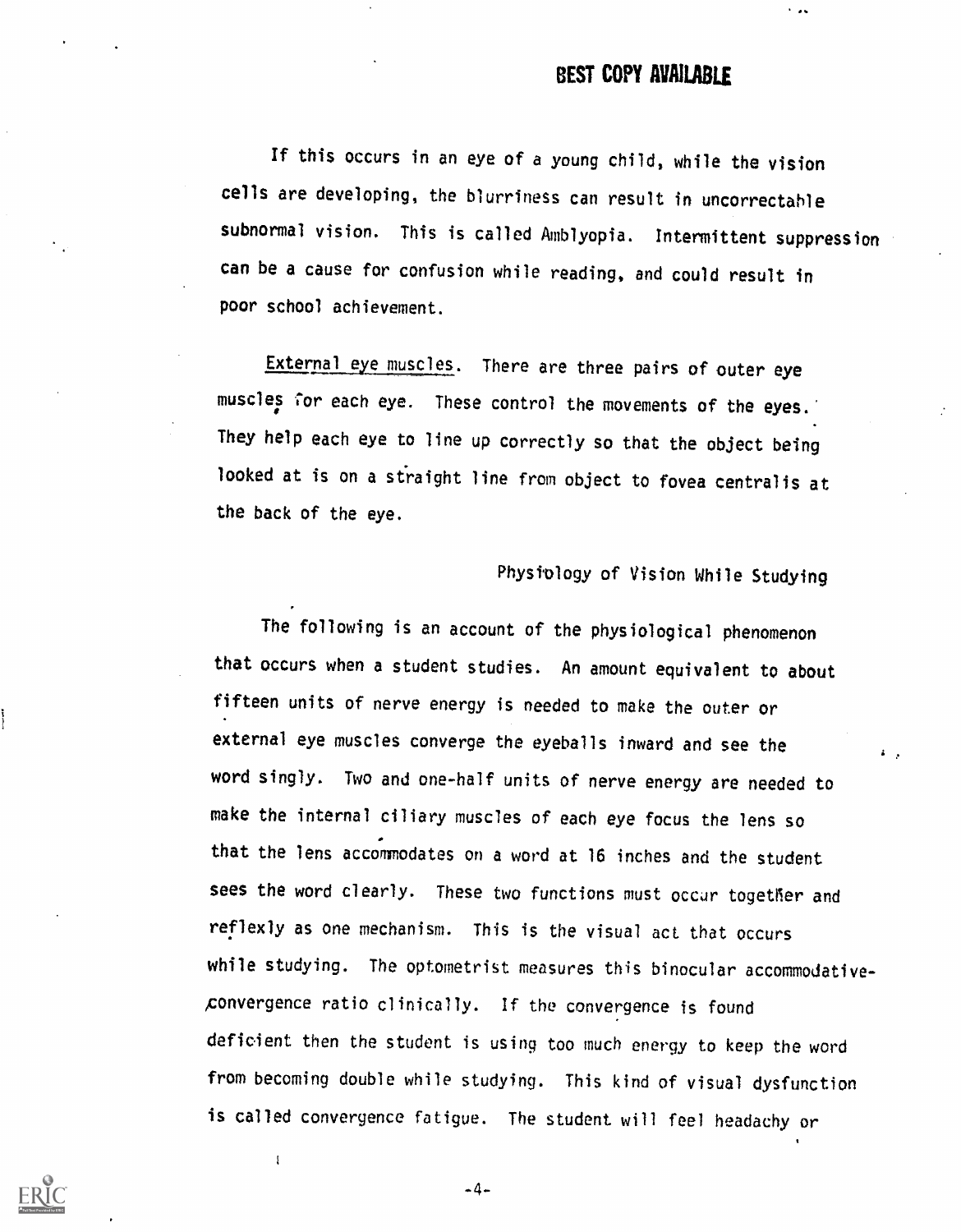experience a "pulling" sensation between the eyes and he tires easily. He will lose his place easily while reading. If the words run together or they are hard to focus while studying, then the student will have to use more than the normal amount of nerve energy to keep the letters clear. This dysfunction is called accommodative deficiency or fatigue. He will "not feel like reading" because a visual and mental fatigue occurs that gets worse the longer he tries to look at the book. (2) He reports that he can only read a short time comfortably. He naturally becomes bored. He cannot concentrate or keep his attention on his study assignment. He avoids desk work and often makes a nuisance of himself in class.

Juvenile delinquency can be a°result of a lack of optometric care. A high correlation has been found for teen-age delinquents who are poor readers and who also have uncorrected accommodative near-point problems. (3) This accommodative insufficiency while studying can be corrected by spectacles and/or eye exercise. The lenses that keep this accommodative fatigue from occurring in it's early stages, and possibly prevent fatigue from occurring, are called achievement or study lenses. They are like exercise glasses. They are often needed for the student who is in the lower 1/3 of his class. Every student who is attending a community college learning center is a potential candidate for study classes. For such a student a vision survey is inadequate. He should be given a complete optometric near point clinical exam routinely before he starts his work at a learning center.

 $-5-$ 

 $\pmb{\hat{\mathbf{y}}}$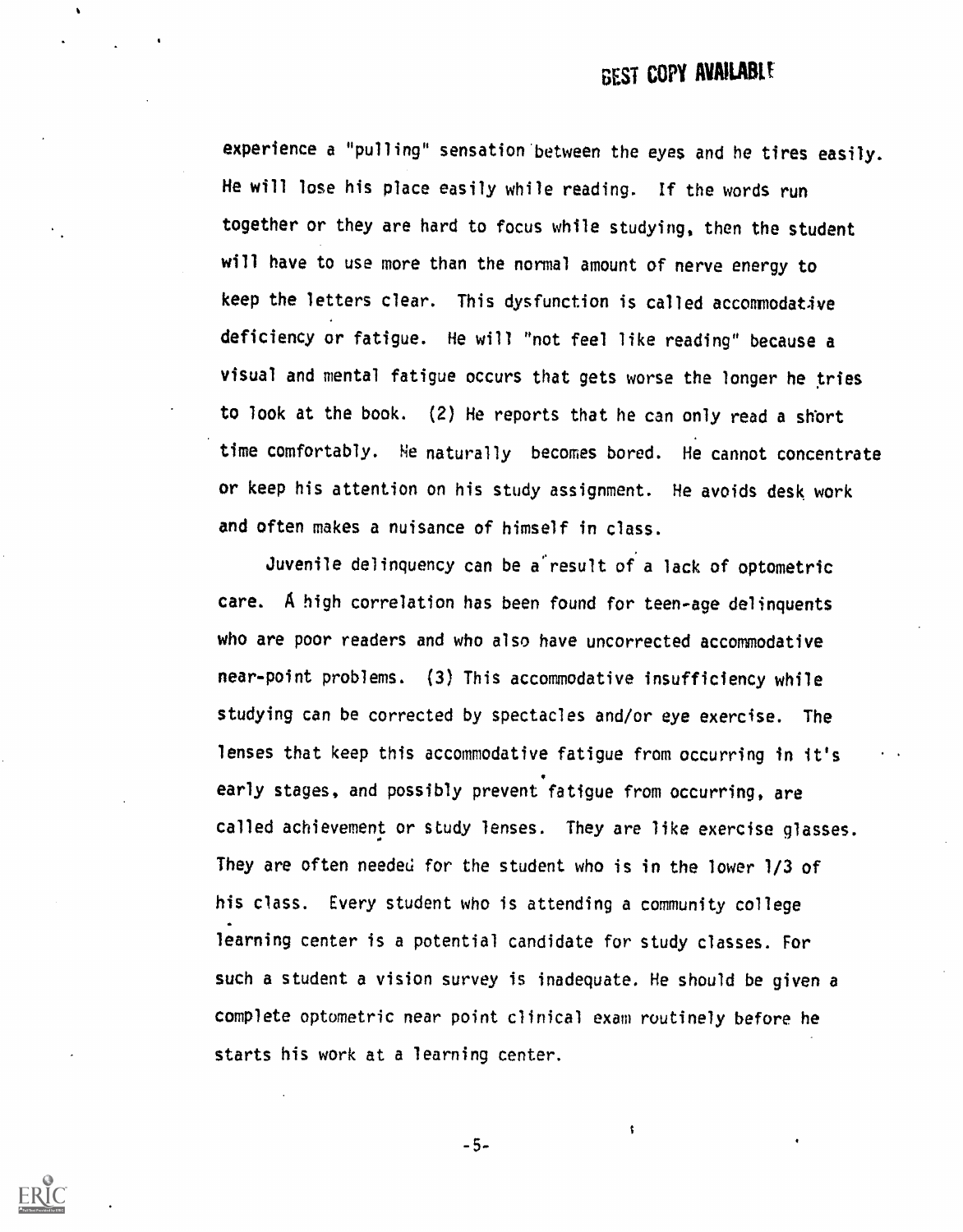## BEST COPY AVAILABLE

#### The Under-Achiever

A complete clinical optomet work-up should be provided for every underachiever. This is not a suggestion, but a "must," because the student cannot tell another person that his eyes are the cause of his school troubles. The student cannot diagnose his own visual problems because he has nothing with which to compare his visual anomaly. The poor achiever concludes that this is the way he is and nothing can be done about it. Moreover, there is no vision survey at school that can efficiently detect an accommodative or convergence near point fatigue problem. Testing eyes on Snellen's chart twenty feet away will not discover this near point problem. Clinical. equipment in the office allows for special distance and near point tests. These tests, through a visual analysis with visual-motor perceptual tests, offer a syndrome which is needed to discover and correct a near point or vision reading anomaly problem.

It is both appropriate and mandatory that a student-oriented type of clinical optometric vision examination be given routinely to every under-achiever once a year.

#### Observable Clues to Classroom

Vision Problems A check list (1)

The most obvious signs for an accommodative act deficiency is the student's avoidance of as much desk activity and studying as he can manage.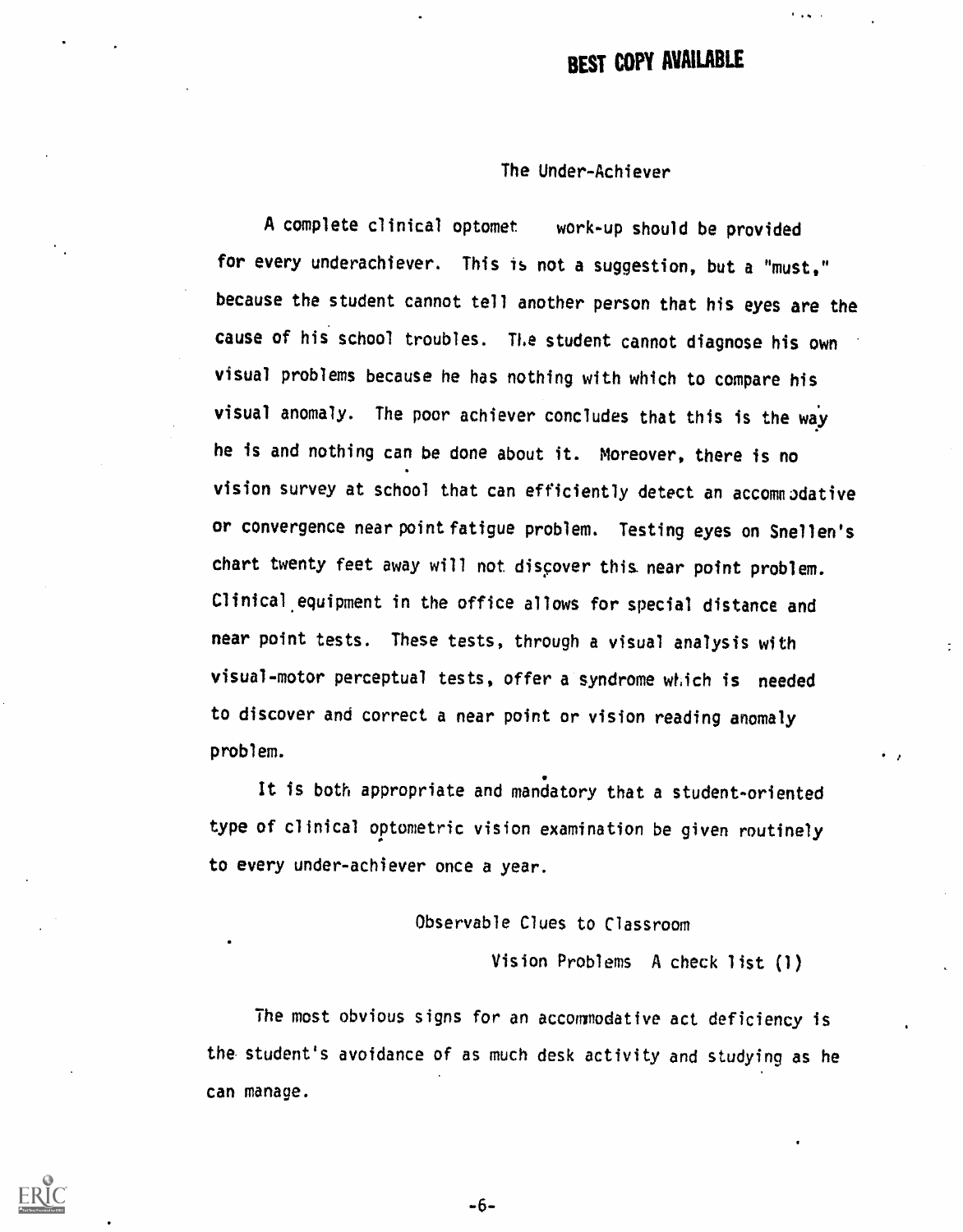1. APPEARANCE OF EYES:

One eye turns in or out at any time Reddened eyes or lids Frequent styes on lids Encrusted eyelids

2. COMPLAINTS WHEN USING EYES AT DESK: Headaches in forehead or temples Burning or itching after reading or desk work Nausea or dizziness Print blurs after reading a short time

3. BEHAVIORAL SIGNS OF VISUAL PROBLEMS: (Classified under headings of observable visual performance)

A. Eye Movement Abilities (Ocular Motility)

Head turns as reads across page Repeatedly omits words Rereads or skips lines unknowingly Loses place often during reading Displays \$hort attention span in reading or copying Orients drawings poorly on page

B. Eye Teaming Abilities: Complains of seeing double (diplopia) Misaligns digits in number columns Tilts head extremely while working at desk Omits letters, numbers or phrases Squints, closes or Lovers one eye



 $-7-$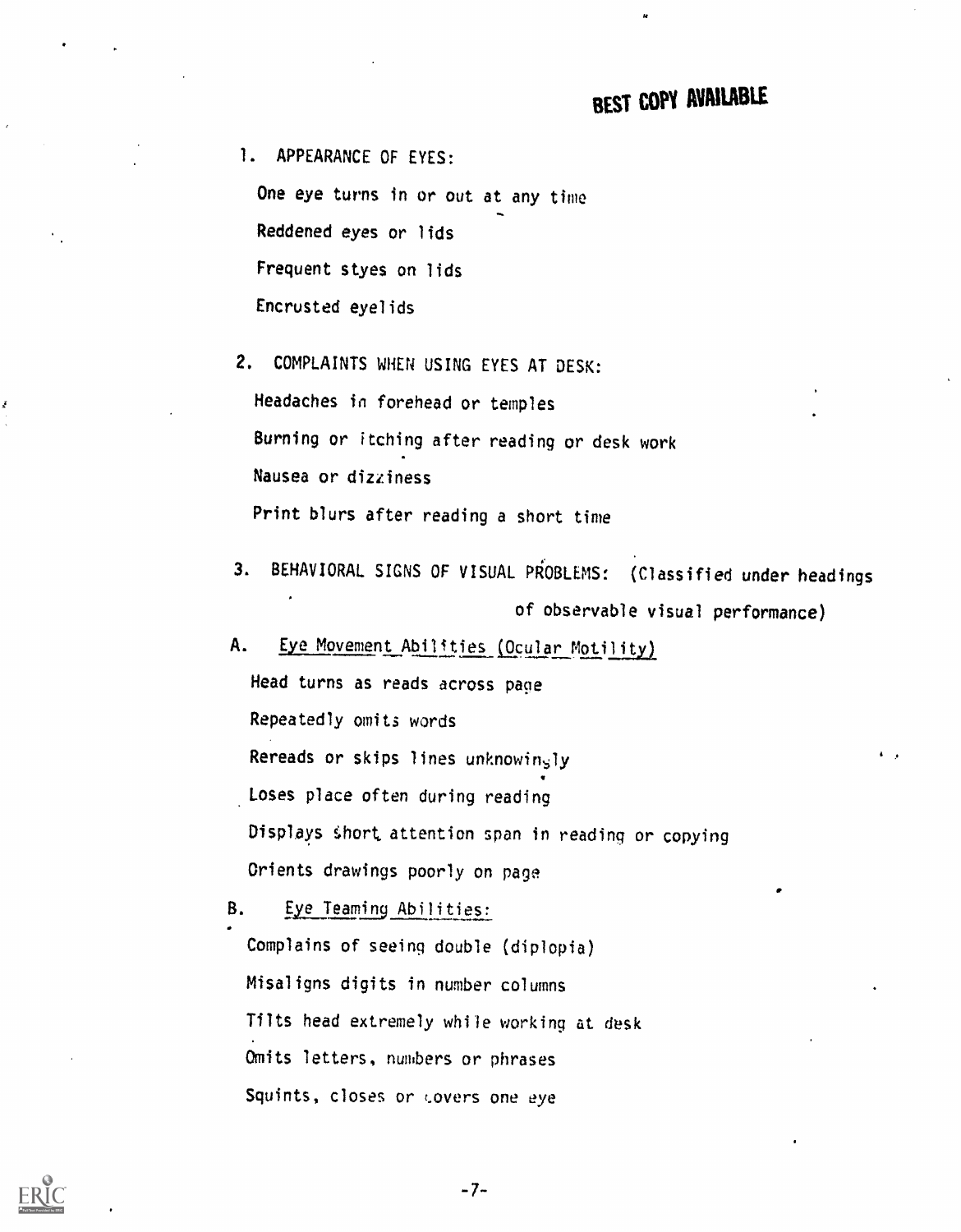#### C. Eye-Hand Coordination Abilities:

Must feel of things to assist in any interpretation required Writes crookedly, poorly spaced: Cannot stay on ruled lines Repeatedly confuses left-right directions Uses his hand or fingers to keep his place on the page

## D. Visual Form Perception (Visual Comparison, Visual Imagery, Visual Imagery,

Fails to recognize same word in next sentence Reverses letters and/or words in writing and copying Confuses likeness and minor differences Mistakes words with same or similar beginnings Fails to visualize what is read either silently or orally Whispers to self for reinforcement while reading silently

#### Refractive Status (Nearsightedness, Farsightedness, ocas Problems.

Comprehension reduces as reading continued: Loses interest too quickly

Holds book too closely; face too close to desk surface Makes errors in copying from chalkboard to paper on desk Fatigues easily; blinks to make chalkboard clear up after desk task and/or reading; not elsewhere

Avoids all possible near-centered tasks

Complains of discomfort in tasks that demand visual interpretation Squints to see blackboard, or requests to move closer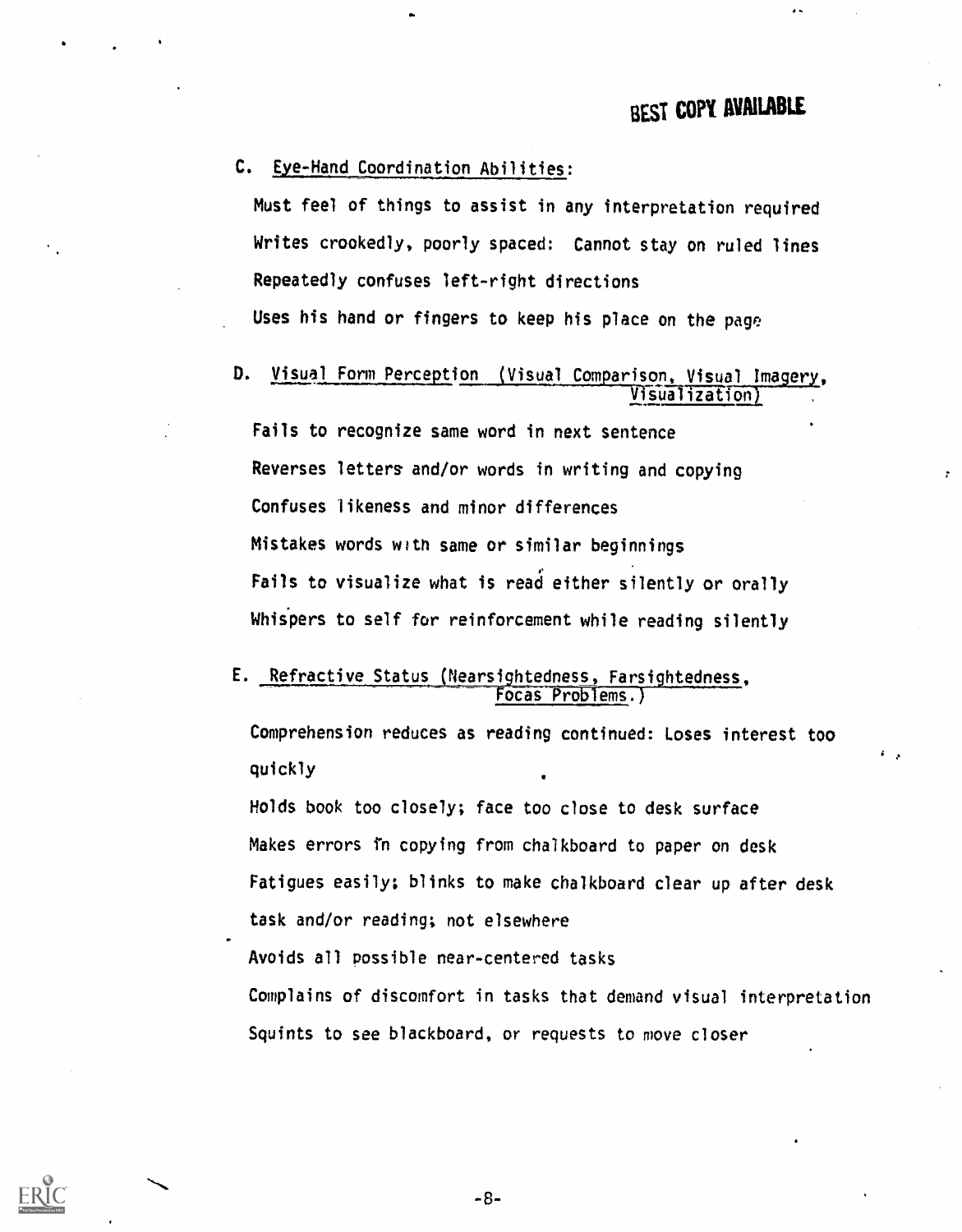Rubs eyes during or after short periods of visual activity

It is important that the educator be knowledgable in this field of vision and learning. He must be especially aware as to the Observable Visual Clues given above. The educator is our first line of defense against a student becoming an under-achiever. But what about the college student sho is still under-achieving? The educator must not only concern himself with the underachieving student's scholastic remedial work, but also with seeing that this kind of student, when indicated, is referred for optometric remedial care. This might be his first step to being really able to achieve.